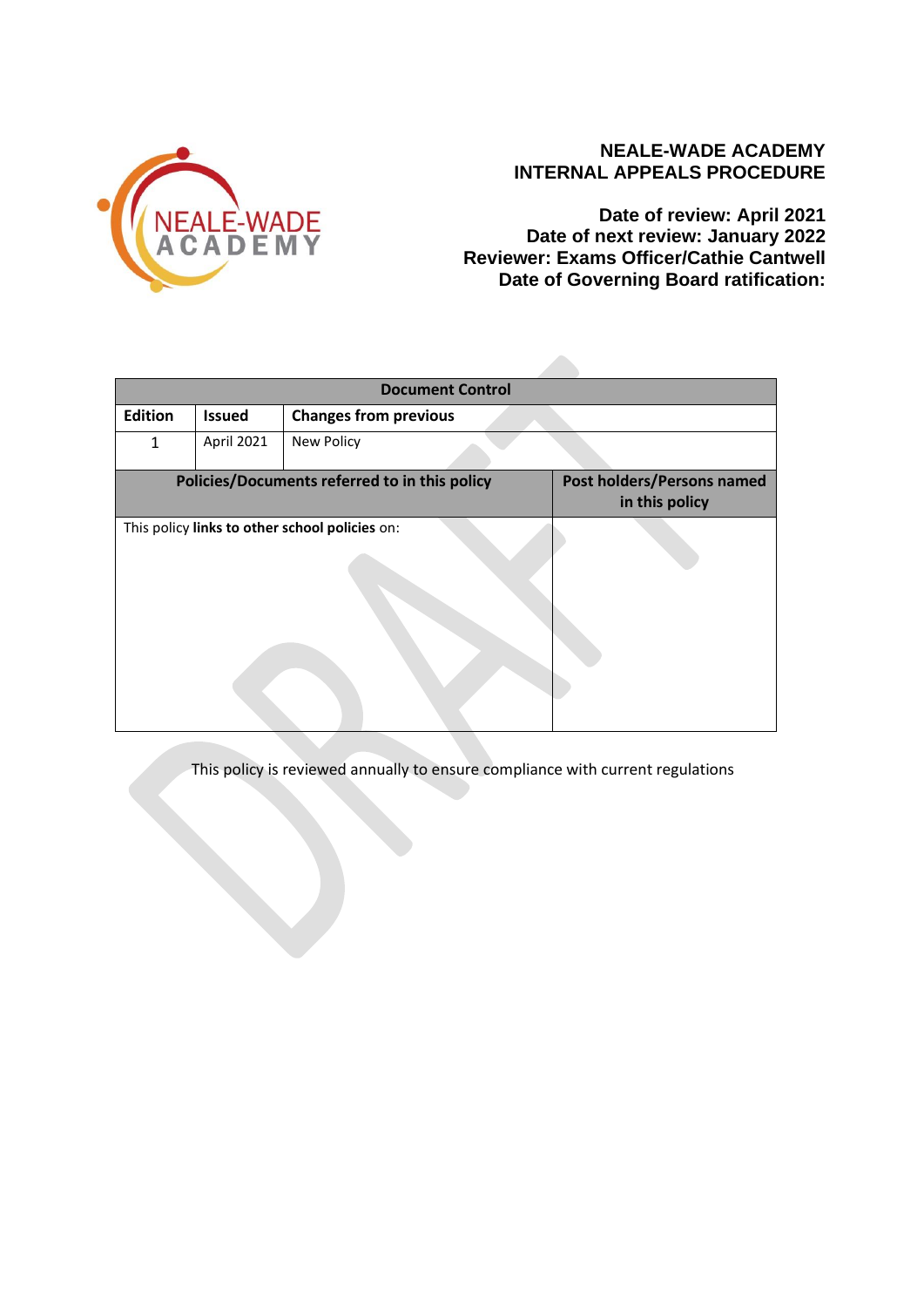# **Internal appeals procedures 2020/21**

## **1. Appeals against internal assessment decisions (centre assessed marks)**

Certain GCSE, GCE and other qualifications contain components of non-examination assessment (or units of coursework) which are internally assessed (marked) by Neale-Wade Academy and internally standardised. The marks awarded (the internal assessment decisions) which contribute to the final grade of the qualification are then submitted by the deadline set by the awarding body for external moderation.

This procedure confirms Neale-Wade Academy's compliance with JCQ's General Regulations for Approved centres 2020-2021 (section 5.7) that the centre will:

- *Have in place and be available for inspection purposes, a written internal appeals procedure relating to internal assessment decisions and to ensure that details of this procedure are communicated, made widely available and accessible to all candidates*
- *Before submitting marks to the awarding body inform candidates of their centre assessed marks and allow a candidate to request a review of the centre's marking*

Certain components of GCSE and GCE (legacy GCE coursework, GCE and GCSE non-examination assessments) and other qualifications that contribute to the final grade of the qualification are internally assessed (marked) by the centre. The marks awarded (the internal assessment decisions) are then submitted by the deadline set by the awarding body for external moderation.

| <b>Date</b> | Qualification | <b>Details</b>                                                                     | <b>Exam series</b> |
|-------------|---------------|------------------------------------------------------------------------------------|--------------------|
| 07/05/20    | <b>GCSE</b>   | AQA GCSE Final date for submission of<br>centre-assessed marks                     | Summer-21          |
| 15/05/20    | <b>GCE</b>    | Final date for submission of centre<br>assessed marks (AQA, OCR, Pearson,<br>WJEC) | Summer-21          |
| 15/05/20    |               | Final date for submission of centre<br>assessed marks (OCR, Pearson, WJEC)         | Summer-21          |

#### **Deadlines for the submission of marks**

*Neale-Wade Academy is committed to ensuring that whenever its staff mark candidates' work this is done fairly, consistently and in accordance with the regulations and awarding body's specification and subject-specific associated documents.*

*Neale-Wade Academy* ensures that all staff follow a robust *Non-examination assessment policy* (for the management of GCE and GCSE non-examination assessments). This policy details all procedures relating to non-examination assessments for GCE, GCSE, Project qualifications, including the marking and quality assurance processes which relevant teaching staff are required to follow.

*Candidates' work will be marked by staff who have appropriate knowledge, understanding and skill, and who have been trained in this activity. Neale-Wade Academy is committed to ensuring that work produced by candidates is authenticated in line with the requirements of the awarding body. Where a*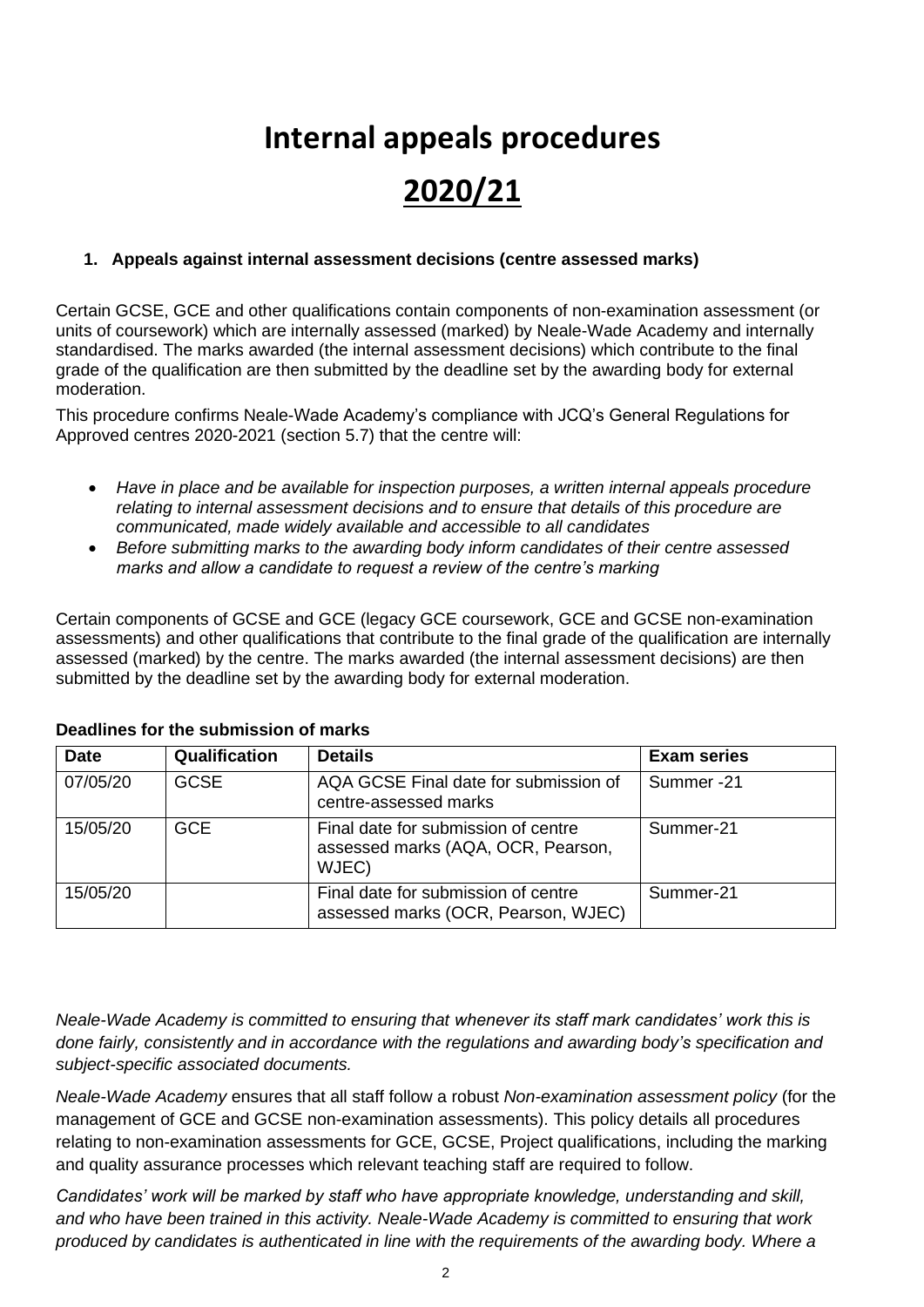*number of subject teachers are involved in marking candidates' work, internal moderation and standardistion will ensure consistency of marking.*

On being informed of their centre-assessed marks, if a candidate believes that the above procedures were not followed in relation to the marking of his/her marking, then he/she may make use of the appeals procedure below to consider whether to request a review of the centre's marking.

#### **Neale-Wade Academy will:**

- 1. ensure that candidates are informed of their centre assessed marks so that they may request a review of the centre's marking before marks are submitted to the awarding body.
- 2. Inform candidates that they will need to explain on what grounds they wish to request a review of an internally assessed mark as a review will only focus on the quality of their work in meeting the published assessment criteria
- 3. inform candidates that they may request copies of materials (for example, as a minimum, a copy of their marked assessment material (work) and the mark scheme or assessment criteria plus additional materials which may vary from subject to subject) to assist them in considering whether to request a review of the centre's marking of the assessment.
- 4. having received a request for copies of materials, promptly make them available to the candidate (or for some marked assessment materials, such as Art work and recordings, inform the candidate that these will be shared under supervised conditions) within 3 working days.
- 5. provide candidates with sufficient time in order to allow them to review copies of materials and reach a decision, informing candidates that if their decision is to request a review they will need to explain what they believe the issue to be
- 6. provide a clear deadline for candidates to submit a request for a review of the centre's marking. Requests will not be accepted after this deadline. Requests must be made in writing within 3 working days of receiving copies of the requested materials.
- 7. allow 3 working days for the review to be carried out, to make any necessary changes to marks and to inform the candidate of the outcome, all before the awarding body's deadline.
- 8. ensure that the review of marking is carried out by an assessor who has appropriate competence, has had no previous involvement in the assessment of that candidate and has no personal interest in the review.
- 9. instruct the reviewer to ensure that the candidate's mark is consistent with the standard set by the centre.
- 10. inform the candidate in writing of the outcome of the review of the centre's marking.

#### *N.B: an appeal may only be made against the assessment process and not against the mark to be submitted to the awarding body*

The outcome of the review of the centre's marking will be made known to the head of centre. Who will have the final decision if there is any disagreement on the mark to be submitted to the awarding body. A written record of the review will be kept and made available to the awarding body upon request.

The awarding body will be informed if the centre does not accept the outcome of a review.

The moderation process carried out by the awarding bodies may result in a mark change, either upwards or downwards, even after an internal review. The internal review process is in place to ensure consistency of marking within the centre, whereas moderation by the awarding body ensures that centre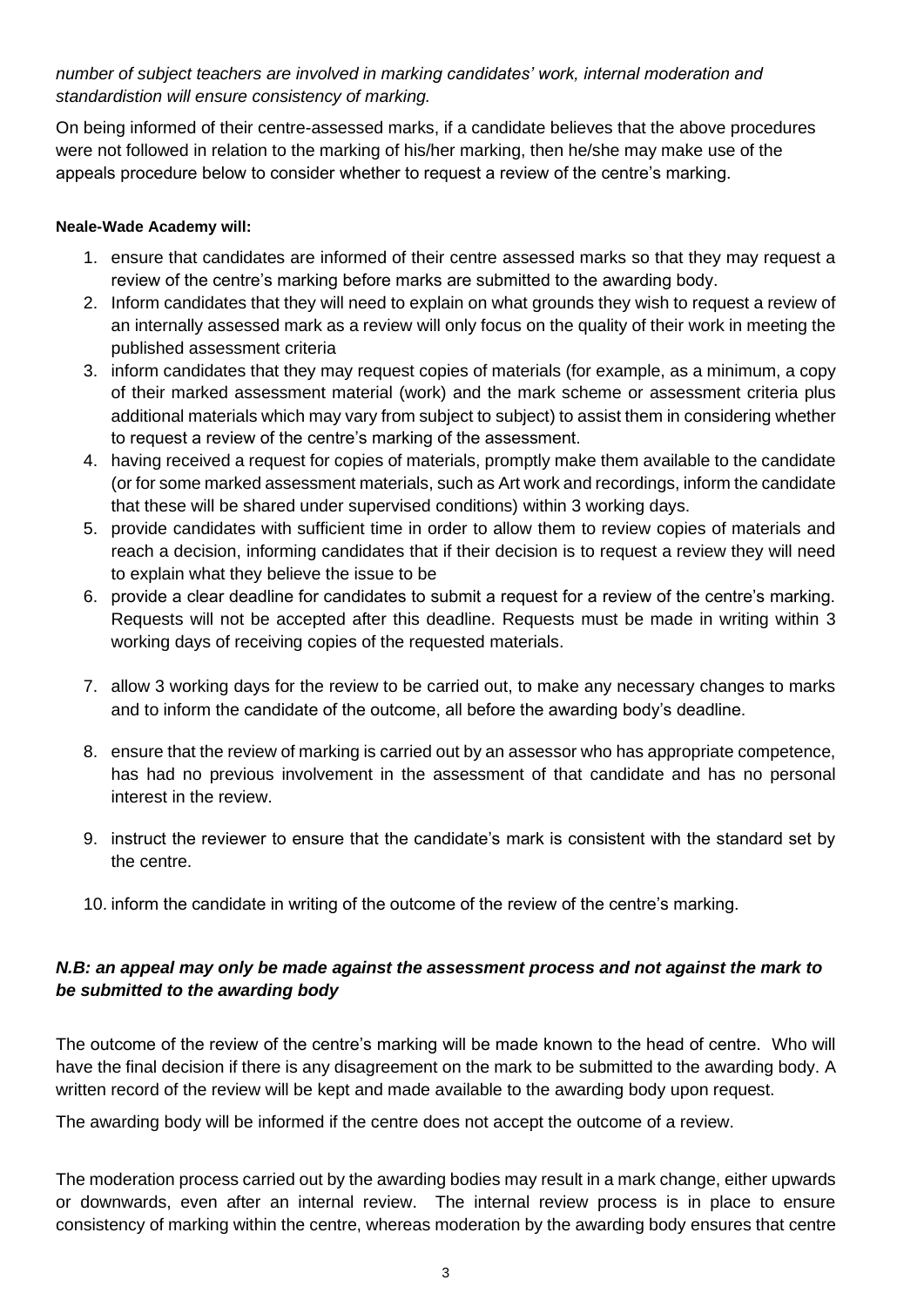marking is in line with national standards. The mark submitted to the awarding body is subject to change and should therefore be considered provisional.

## **Appeals against the centre's decision not to support a clerical check, a review of marking, a review of moderation or an appeal**

This procedure confirms Neale-Wade Academy's compliance with JCQ's General Regulations for Approved Centres 2020-2021 (section 5.13) that the centre will:

• *have available for inspection purposes and draw to the attention of candidates and their parents/ carers, a written internal appeals procedure to manage disputes when a candidate disagrees with a centre decision not to support a clerical re-check, a review of marking, a review of moderation or an appeal*

Following the issue of results, awarding bodies make post-results services available. Full details of these services, internal deadlines for requesting a service and fees charged are provided by the exams officer.

Candidates are also informed of the arrangements for post-results services and the availability of senior members of centre staff immediately after the publication of results, **before** they sit any exams by issuing an exams booklet with all information required, and by putting the information onto the Exams notice board.

If the centre or a candidate (or his/her parent/carer) has a concern and believes a result may not be accurate, post-results services may be considered.

The JCQ post-results services currently available are detailed below.

#### **Reviews of Results** (RoR):

- Service  $1$  clerical re-check This is the only service that can be requested for objective tests (multiple choice tests)
	- Service 2 review of marking (service 1 and to check that the mark scheme has been correctly applied)
	- Priority Service 2 (Review of marking)

This service is only available for externally assessed components of GCE A-level specifications (an individual awarding body may also offer this priority service for other qualifications)

• Service 3 – review of moderation (this service is not available to an individual candidate)

#### **Access to Scripts** (ATS):

- Copies of scripts to support reviews of marking
- Copies of scripts to support teaching and learning

Where a concern is expressed that a particular result may not be accurate, the centre will look at the marks awarded for each component part of the qualification alongside any mark schemes, relevant result reports, grade boundary information etc. when made available by the awarding body to determine if the centre supports any concerns.

At Neale-Wade Academy, examples of how this works may include the following:

For written components that contributed to the final result, the centre will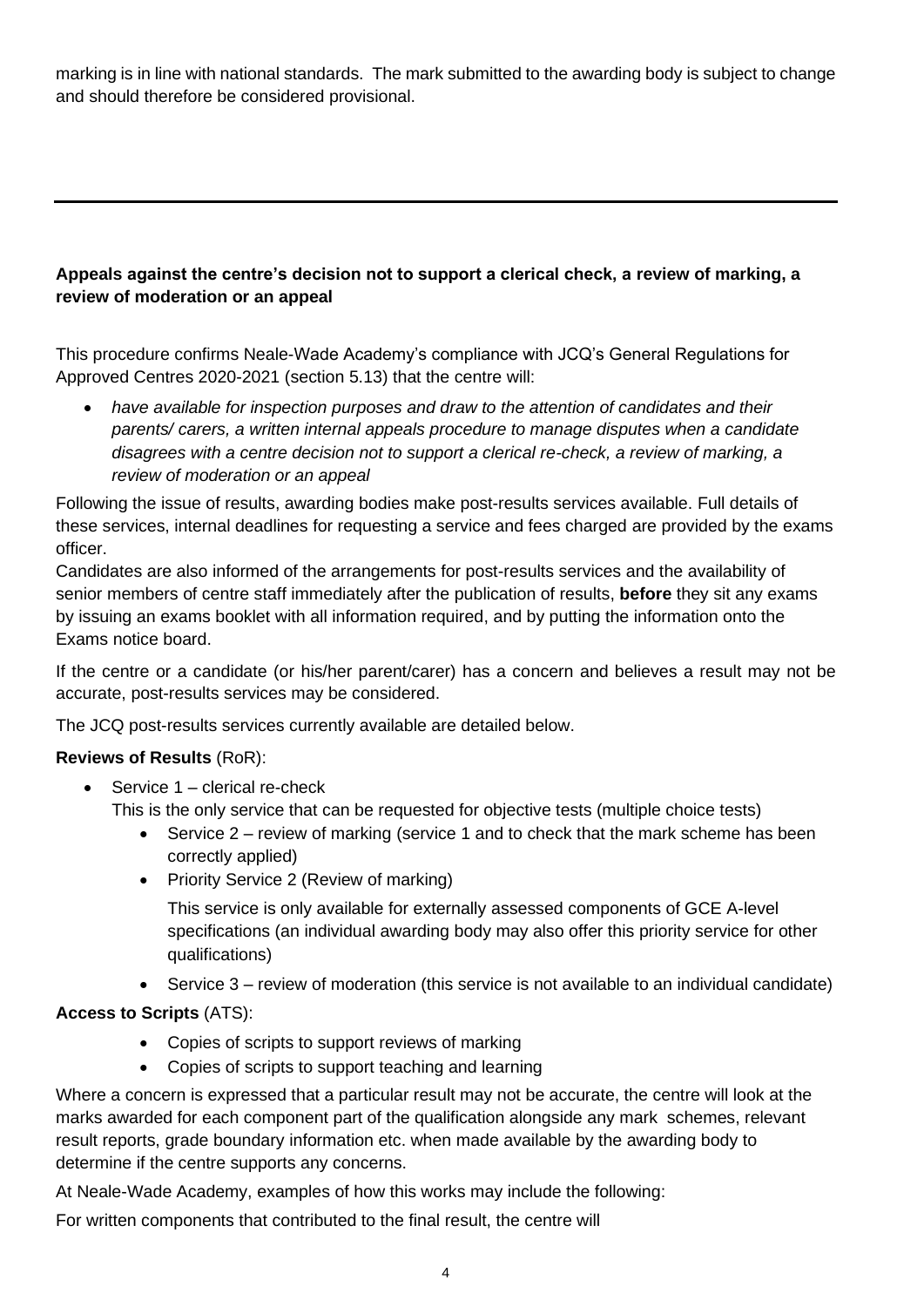- 1. Where a place at university or college is at risk, consider supporting a request for a priority Service 2 review of marking
- 2. In all other instances, consider accessing the script by:
	- a) (where the service is made available by the awarding body) requesting a priority copy of the candidate's script to support a review of marking by the awarding body deadline or
	- b) (where the option is made available by the awarding body) viewing the candidate's marked script online to consider if requesting a review of marking is appropriate
- 3. Collect informed written consent/permission from the candidate to access his/her script
- 4. On access to the script, consider if it is felt that the agreed mark scheme has been applied correctly in the original marking and if the centre considers there are any errors in the marking
- 5. Support a request for the appropriate RoR service (clerical re-check or review of marking) if any error is identified
- 6. Collect informed written consent from the candidate to request the RoR service before the request is submitted
- 7. Where relevant, advise an affected candidate to inform any third party (such as a university or college) that a review of marking has been submitted to an awarding body

Written candidate consent is required in all cases before a request for a RoR service 1 or 2 (including priority service 2) is submitted to the awarding body.

Consent is required to confirm the candidate understands that the final subject grade and/or mark awarded following a clerical re-check or a review of marking, and any subsequent appeal, may be lower than, higher than, or the same as the result which was originally awarded. Candidate consent must only be collected after the publication of results.

For any moderated components that contributed to the final result, the centre will:

- Confirm that a review of moderation cannot be undertaken on the work of an individual candidate or the work of candidates not in the original sample submitted for moderation
- Consult the moderator's report/feedback to identify any issues raised
- Determine if the centre's internally assessed marks have been accepted without change by the awarding body- if this is the case, a RoR service 3 moderation (Review of moderation) will not be available
- Determine if there are any grounds to submit a request for a review of moderation for the work of all candidates in the original sample

Where a candidate disagrees with a centre decision not to support a clerical re-check, a review of marking or a review of moderation, the centre will for example-

- For a review of marking (RoR priority service 2), advise the candidate he/she may request the review by providing informed written consent (and any required fee) for this service to the centre by the deadline set by the centre
- For a review of marking (RoR service 1 or 2), first advise the candidate to access a copy of his/her script to support a review of marking by providing written permission for the centre to access the script (and any required fee for this service) for the centre to submit this request
- After accessing the script to consider the marking, inform the candidate that if a request for a review of marking (RoR service 1 or 2) is required, this must be submitted by the deadline set by the centre by providing informed written consent (and the required fee for this service) for the centre to submit this request
- Inform the candidate that review of moderation (RoR service 3) cannot be requested for the work of an individual candidate or the work of a candidate not in the original sample

If the candidate (or his/her parent/carer) believes there are grounds to appeal against the centre's decision not to support a review of results, an internal appeal can be submitted to the centre by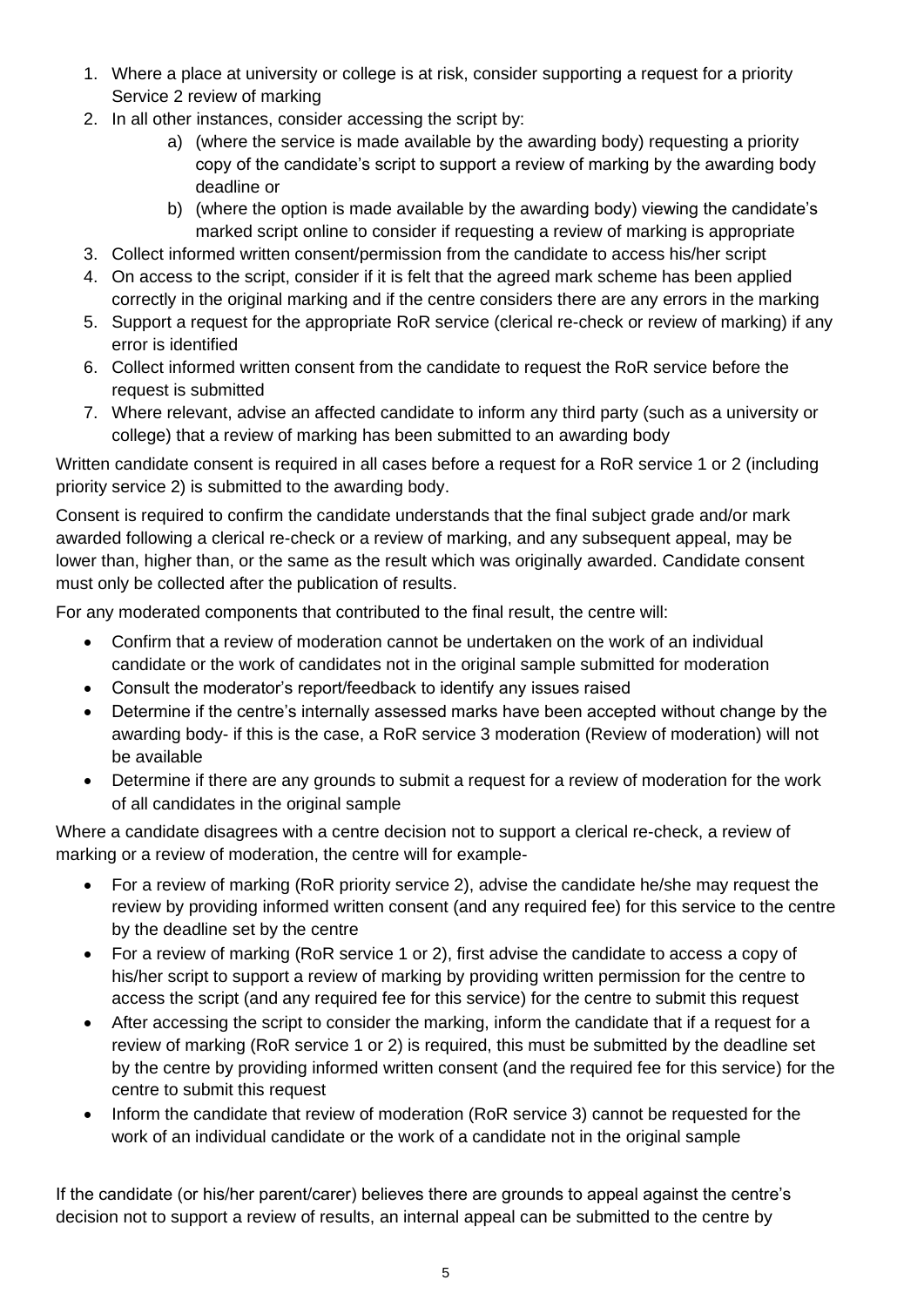completing the internal appeals form at least 7 calendar days prior to the internal deadline for submitting a request for a review of results.

The appellant will be informed of the outcome of his/her appeal 3 calendar days before the internal deadline for submitting a RoR.

Following the RoR outcome, an external appeals process is available if the head of centre remains dissatisfied with the outcome and believes there are grounds for appeal. The JCQ publications **Post-Results Services** and **JCQ Appeals Booklet** (A guide to the awarding bodies' appeals processes) will be consulted to determine the acceptable grounds for a preliminary appeal.

Where the head of centre is satisfied after receiving the RoR outcome, but the candidate (or his/her parent/carer) believes there are grounds for a preliminary appeal to the awarding body, a further internal appeal may be made to the head of centre. Following this, the head of centre's decision as to whether to proceed with a preliminary appeal will be based upon the acceptable grounds as detailed in the **JCQ Appeals Booklet.** Candidates or parents/carers are not permitted to make direct representations to an awarding body.

The **internal appeals form** should be completed and submitted to the centre within 10 calendar days of the notification of the outcome of the RoR. Subject to the head of centre's decision, this will allow the centre to process the preliminary appeal and submit to the awarding body within the required **30 calendar days** of receiving the outcome of the review of results process. Awarding body fees which may be charged for the preliminary appeal must be paid to the centre by the appellant before the preliminary appeal is submitted to the awarding body (fees are available from the exams officer). If the appeal is upheld by the awarding body, this fee will be refunded by the awarding body and repaid to the appellant by the centre.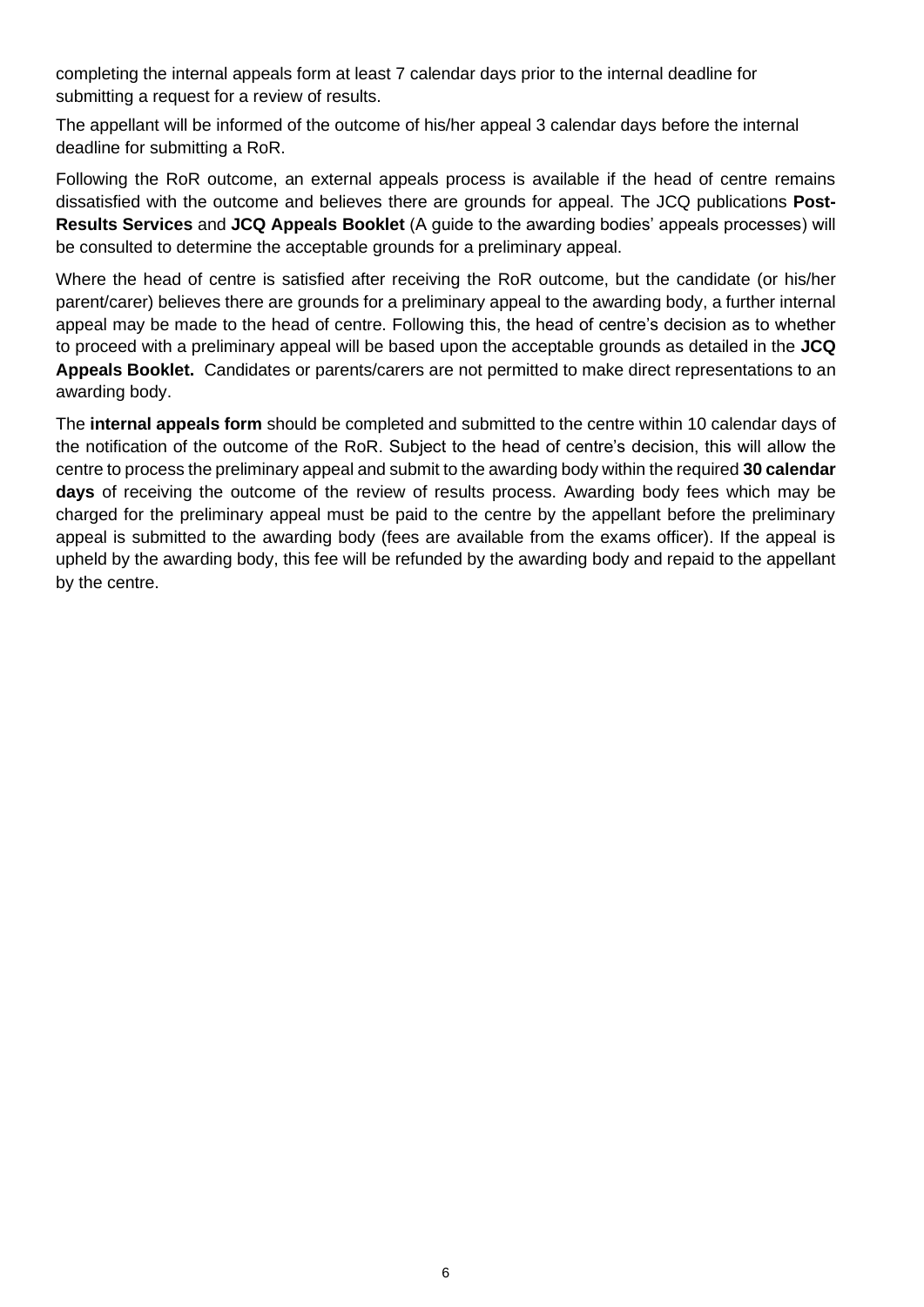#### **For centre use only**

Date received Reference No.

Please tick box to indicate the nature of your appeal and complete all white boxes on the form below

- $\Box$  Appeal against an internal assessment decision and/or request for a review of marking
- $\Box$  Appeal against the centre's decision not to support a clerical re-check, a review of marking, a review of moderation or an appeal

| <b>Name of</b><br>appellant                     |  | <b>Candidate name</b><br>if different to<br>appellant |  |  |  |  |
|-------------------------------------------------|--|-------------------------------------------------------|--|--|--|--|
| Awarding body                                   |  | Exam paper code                                       |  |  |  |  |
| Qualification type<br>Subject                   |  | Exam paper title                                      |  |  |  |  |
| Please state the grounds for your appeal below: |  |                                                       |  |  |  |  |
|                                                 |  |                                                       |  |  |  |  |
|                                                 |  |                                                       |  |  |  |  |
|                                                 |  |                                                       |  |  |  |  |
|                                                 |  |                                                       |  |  |  |  |
|                                                 |  |                                                       |  |  |  |  |
|                                                 |  |                                                       |  |  |  |  |
|                                                 |  |                                                       |  |  |  |  |

*(If applicable, tick below)*

Where my appeal is against an internal assessment decision I wish to request a review of the centre's marking

*If necessary, continue on an additional page if this form is being completed electronically or overleaf if hard copy being completed*

Appellant Signature: **Date of signature: Date of signature:**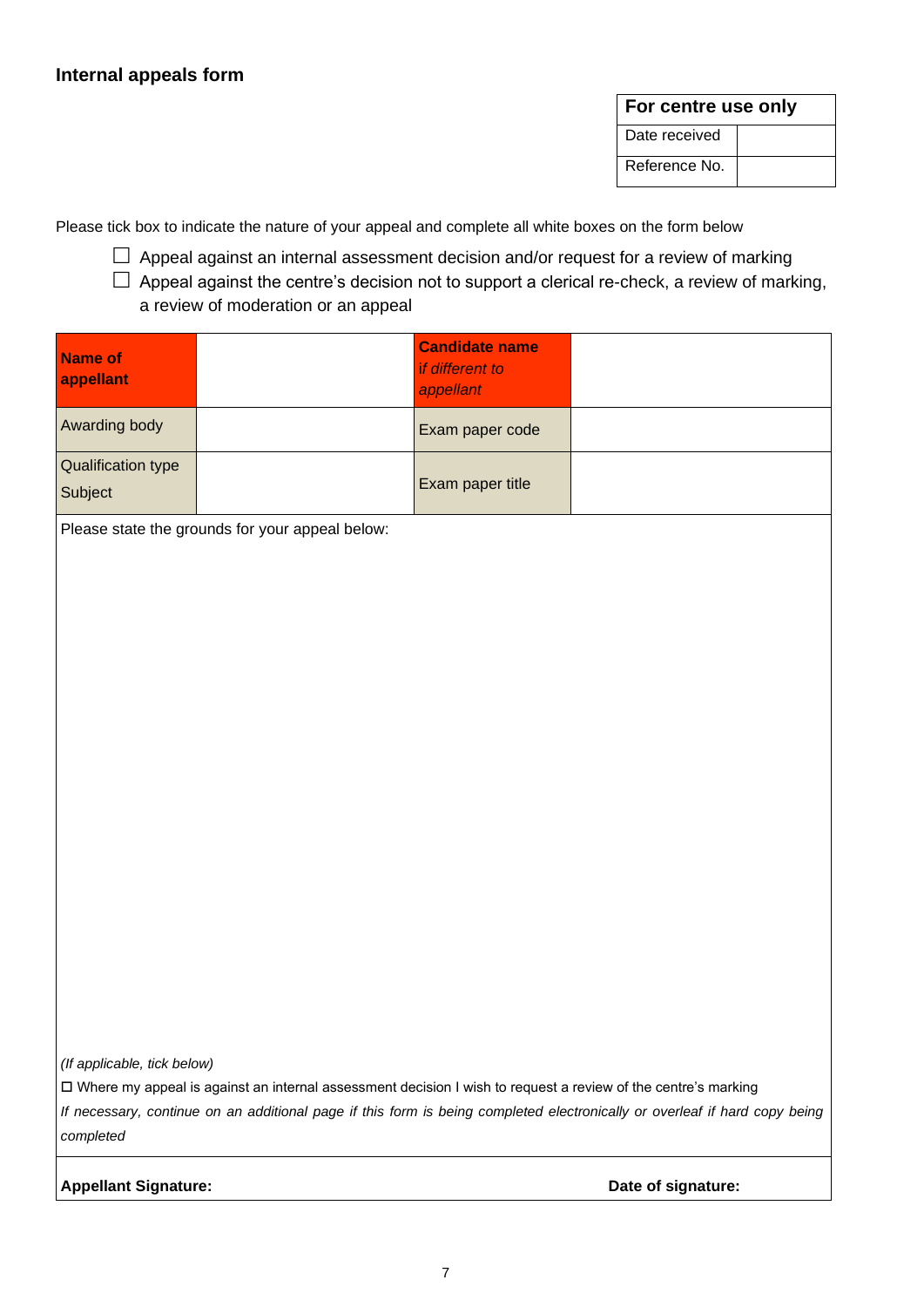#### **This form must be signed, dated and returned to the exams officer on behalf of the centre to the timescale indicated in the relevant appeals procedure**

### **Complaints and appeals log**

On receipt, all complaints/appeals are assigned a reference number and logged. Outcome and outcome date is also recorded.

The outcome of any review of the centre's marking will be made known to the head of centre. A written record of the review will be kept and logged as an appeal, so information can be easily made available to an awarding body upon request. The awarding body will be informed if the centre does not accept the outcome of a review- this will be noted on this log.

| Ref No. | Date received | <b>Complaint or Appeal</b> | <b>Outcome</b> | Outcome date |
|---------|---------------|----------------------------|----------------|--------------|
|         |               |                            |                |              |
|         |               |                            |                |              |
|         |               |                            |                |              |
|         |               |                            |                |              |
|         |               |                            |                |              |
|         |               |                            |                |              |
|         |               |                            |                |              |
|         |               |                            |                |              |
|         |               |                            |                |              |
|         |               |                            |                |              |
|         |               |                            |                |              |
|         |               |                            |                |              |
|         |               |                            |                |              |
|         |               |                            |                |              |
|         |               |                            |                |              |
|         |               |                            |                |              |
|         |               |                            |                |              |
|         |               |                            |                |              |
|         |               |                            |                |              |
|         |               |                            |                |              |
|         |               |                            |                |              |
|         |               |                            |                |              |
|         |               |                            |                |              |
|         |               |                            |                |              |